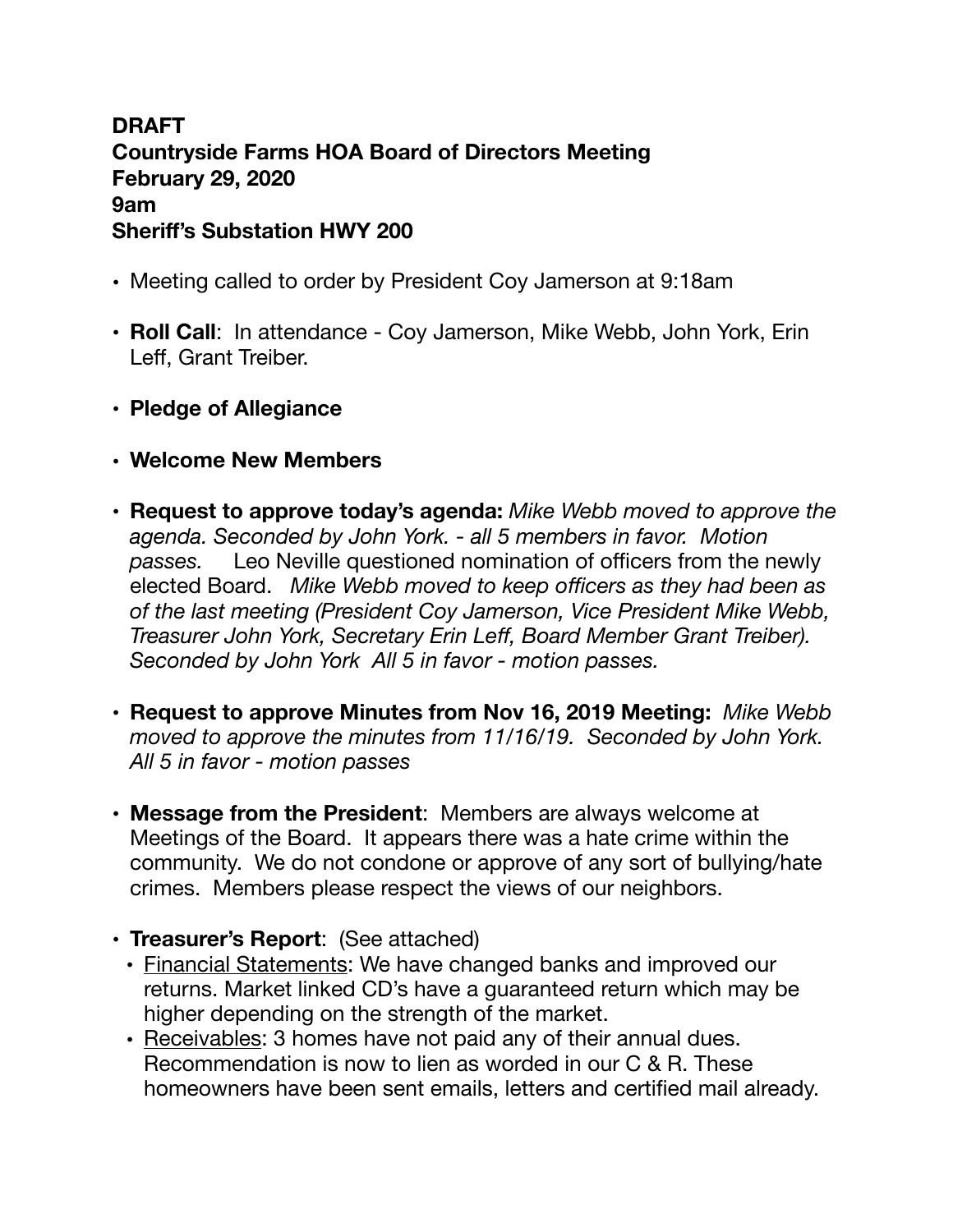*John York moved to file liens and move to foreclose. This can be done by the board or attorney. Previously had been done by the Board (simply). \$10/page. Costs associated with the lien would be recovered as well. Seconded Grant Treiber. All 5 in favor - motion approved.* 

• John York asked if there is a Formal reserve set up for the roads? Leo Neville indicated that the money has been set aside but has had the name of these accounts changed. He also indicated this would be somewhere in the old records. Leo Neville indicated that he would participate in the Road Committee. We discussed a section at the exit gate to patch. Patching is not likely to be a permanent fix. This can be continued at a Road Committee meeting.

## **Committees**

- **C&R** This has been delayed because of many other large community projects that are now completed. We plan to start this in March 2020.
- **Road** Need more volunteers to start exploring what and when we need to do.
- **Compliance** The committee is looking at potential issues, and bringing them to the Board. The Board then decides what to do next. Thank you Marilyn Leff, Tracey Webb and Gayle York for your efforts.

## **Old Business**

- **Update on Gates/Camera system** New Gate Keypad appears to be working well. We still have a few people to set up their phone app. An email went out indicating to contact Erin or Coy with issues. New Camera system is working perfectly. We can see virtually every part of the entrance. It has already helped recover an item taken from the gate. Question if the installer of the old cameras would evaluate - they declined. Multiple estimates were obtained for the new system Question if there was any refund on the old equipment - it is not functioning well and had no value other than scrap.
- **Website**  financials are posted thru December. All community documents are posted. Contact Erin Leff if any new content is wanted/ needed.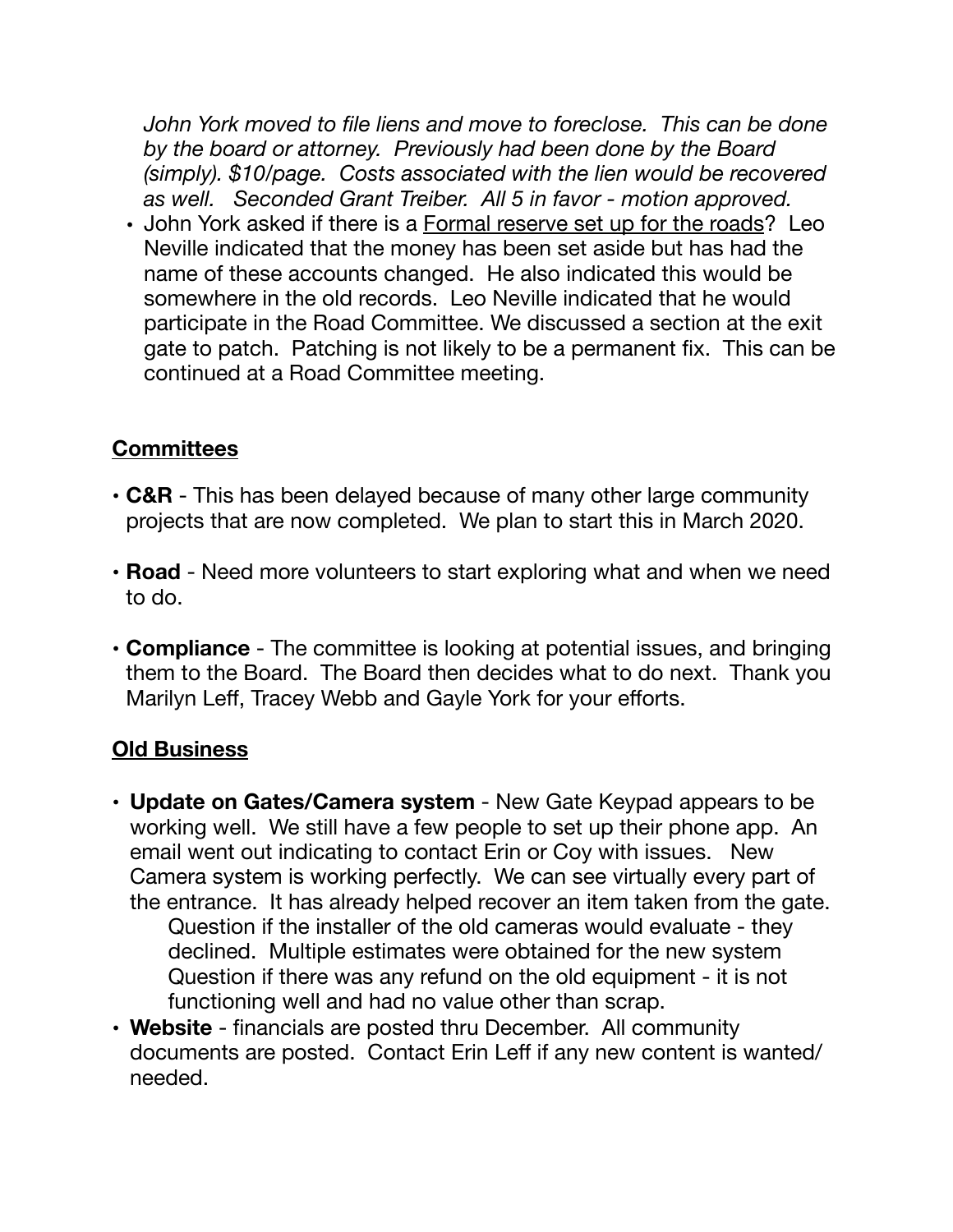• **Handling Complaints** - Policy - A "Complaint Form" will be made by Mike Webb and posted to the website. This can be filled out, printed and delivered to the "Board Intake person" to voice a formal complaint that will be brought to the Board. This is different from a C & R violation issue. Anonymous complaints will not be accepted.

*Mike Webb moved to adopt the above complaint protocol. Seconded by Grant Treiber. - all 5 members in favor - Motion passes.* 

- **• Stop Signs/Speed limits** We are concerned about safety especially with children. Grant Treiber observed the following: many/most people do not stop at our stop signs. After speaking to the Lieutenant here at the MCSO, they reported: Our signs are non-compliant. They are not approved signs. To be compliant they would need a city survey, have a painted stop line, and fulfill other requirements. We can have proper signs, but that would require an application to the county. If approved they would put those signs in and THEN the sheriff could enforce them. Grant Treiber recommends removal of the stop signs as they could be a liability in the event of an accident as they are not legally enforceable. The speed limit signs are also not enforceable. Need to have a community vote as to whether we want new signs and ensure they are compliant. This is a complicated issue and would be best to add to the Road Committee. *John York moved to table this issue for legal advice and a letter from the sheriff. Coy Jamerson Seconded. Erin Leff, John York, and Coy Jamerson in favor. Mike Webb and Grant Treiber opposed. - Motion approved.*
- **Lot 43** 2 trees 12" in diameter were installed, but homeowner is having trouble getting additional large trees. The yellow structure is a well covering. Coy Jamerson asks the board if we would approve a smaller diameter tree 9"(as they are available). Mike Webb requests an arrangement if the board allows a smaller diameter tree, the homeowner would remove/move the piles of wood. This could be completed in 30 days. 90 days for the additional 3 trees (9" diameter minimum). There is also a shade sail in the rear of the home. Our C & R will allow a "wall, fence, or hedge" to hide the well covering. *Coy Jamerson moved to table this issue to allow the homeowner time to read the C & R and submit a proposal to the Board regarding the well covering, and shade sail as a request. Second Mike Webb. All 5 in favor. Motion approved. Coy Jamerson Moved to allow 90 days to get 9" trees (3) installed, and clean up the wood and store it behind the guest house out of view of*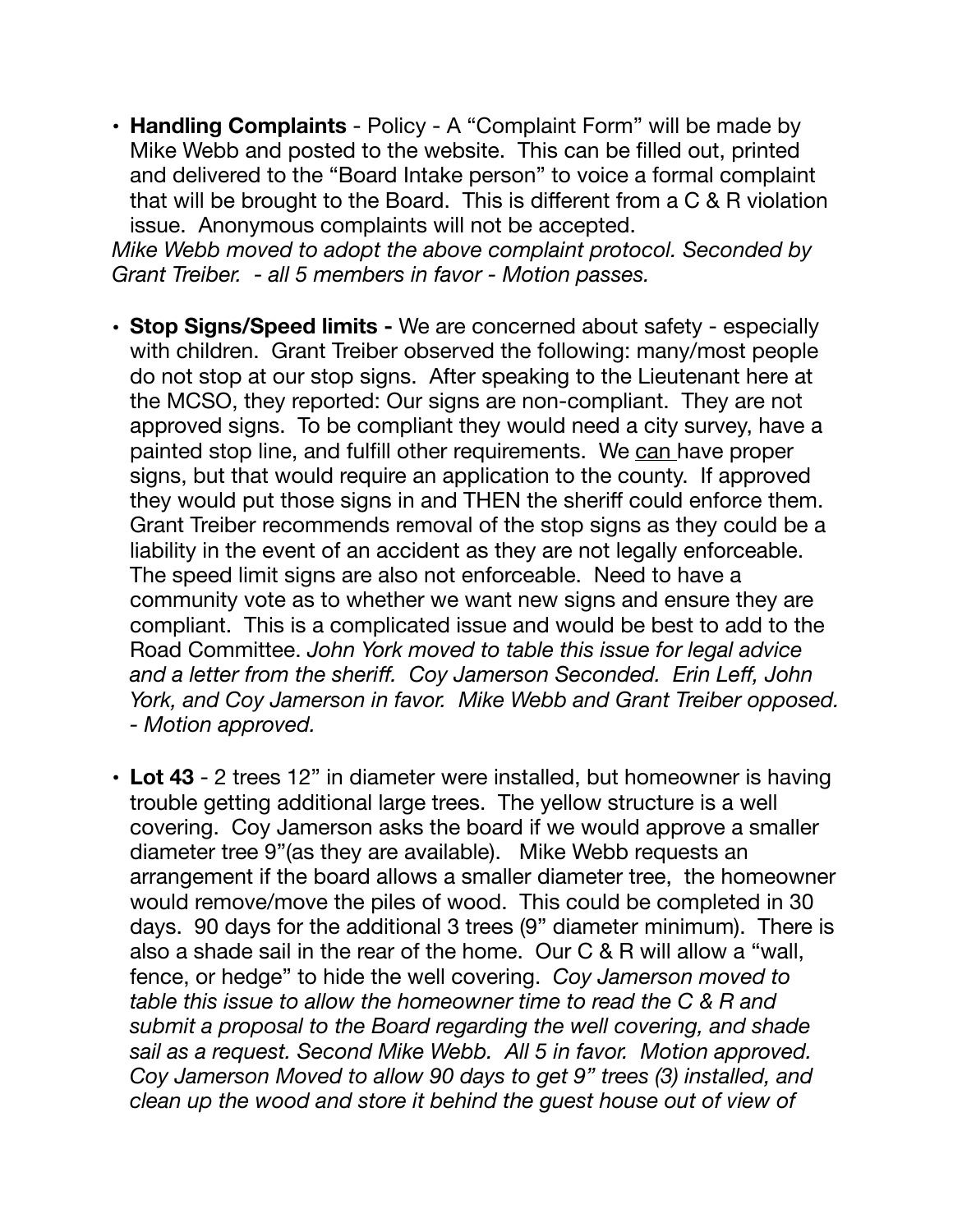*neighbors.within 30 days. Second Grant Treiber. All 5 members in favor motion passed.* 

- **Lot 58** Homeowner received a letter a month ago for additional items to be corrected. Certified mail not responded to. *Coy Jamerson moved to move to legal action. Seconded by Grant Treiber. All 5 members in favor - motion passed.*
- **Lot 10** still in the legal system will update as soon as it is over.
- **• Lot 40** a Homeowner brought up issues on this lot. They are being attended to with the Compliance committee.

## **New Business**

- **Front entrance improvements** New landscape company gave us a good bid to take over maintenance. Front entrance needed pressure washing/painting. Estimates were obtained. The front was pressure washed, painted and sprayed by Mills Construction at a comparable price discounted by 20% as they are a new company. The Church is also responsible for some of this fence. *John York moved to approve the price of the work and approach the church to pay for their portion. Second Grant Treiber. All 5 members in favor. Motion passed.*
- **Message Board** Was approved at the previous meeting still looking to find the right item. Table until next meeting
- **Lot 69** Unauthorized tree removal A tree was removed before inspection. Owner indicated the tree was dead. Coy Jamerson moved to send certified letter proving tree dead. Now unable to prove this after the fact. Our issue is verification. *Grant Treiber moved the homeowner has an Option to have an arborist consult or replace tree. Second Mike Webb. All 5 members in favor. Motion passed.*
- **Lot 48**  Unauthorized Tree removal This is the second time that we are aware they have cut trees without approval. After the first time, the "green letter" was sent to all residents and homeowner was advised in person. These actions are irreversible. Need to go through the process getting a letter indicating need to replace mature trees or this will go to legal. *Mike Webb moved we send letter of violation, owner will need to work with the board to provide a settlement or this will go to legal. Grant*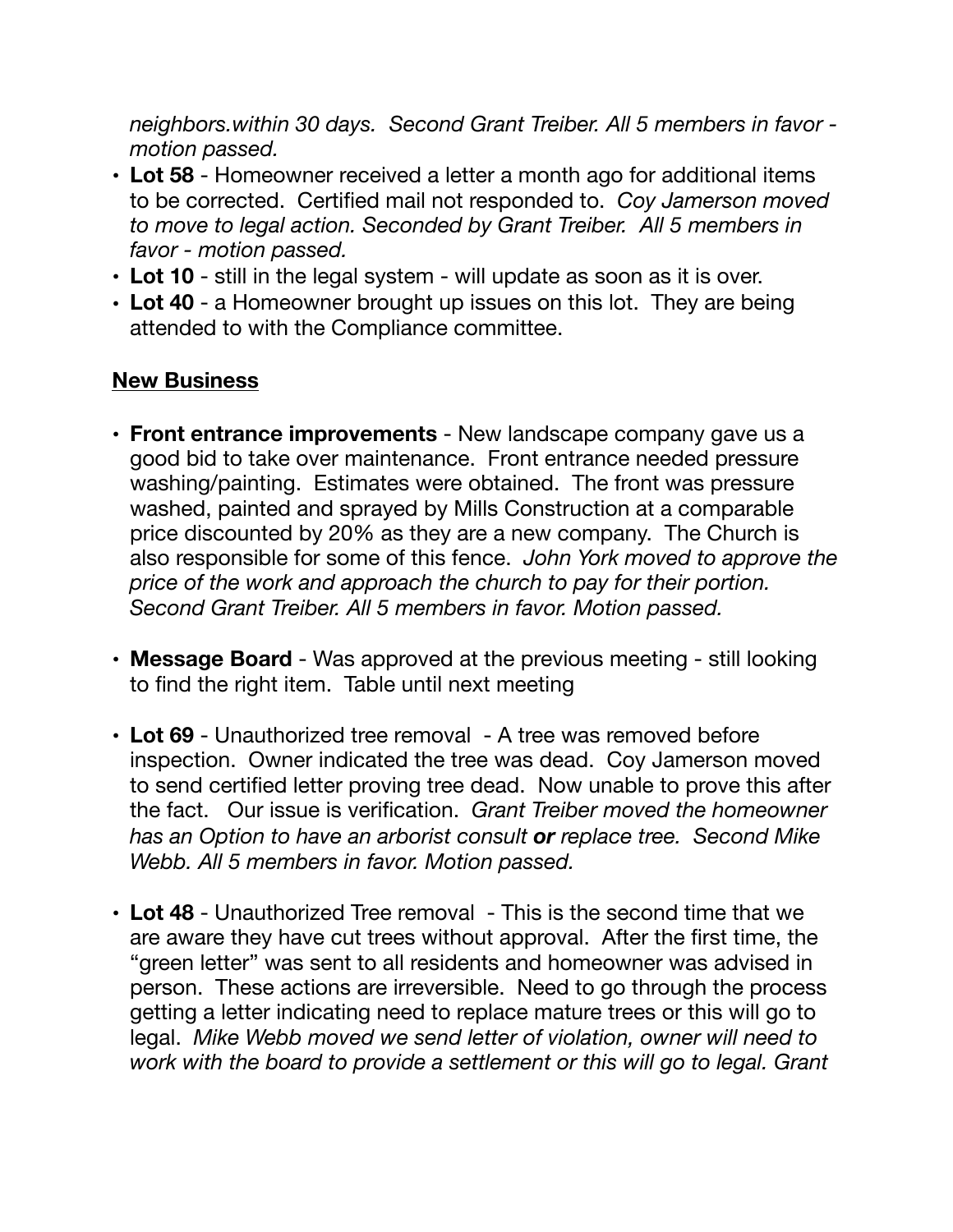*Treiber seconded. All in 4 favor. Motion passes.* (Coy Jamerson not present)

- **\*\*Lot 80** this issue was attended to out of scheduled order\*\* A shed was installed, and has now been removed. The homeowner resides in Boca Raton, her son in law is present intending to represent in lieu of the homeowner. Son in law is not on the deed and therefore cannot act in this capacity at our meeting. There is a vehicle (commercial) being used to clean out the property. Son in law previously was given a few weeks to complete this task which is still not completed, This vehicle needs to be removed now. Dues on this property also not paid. Son in law said he will pay dues tomorrow.
- **Lot 14** Commercial Vehicle Owners have a business and will bring the vehicle back and forth. It does not appear to be staying overnight. Table until next meeting. Question also about dogs being kept outside unattended as well. This item added to the C & R violations.
- **Lot 59** Chain link fence See attached: Homeowner provided letter from Insurance company. Unable to insure property without proper fencing to secure pool. 3 or 4 board fence is not adequate. All board members agree this is permitted.
- **Community Yard Sale** We need a volunteer to organize this. Will need to speak with Coy who may have a volunteer and Sandy Irving may also help.
- **Storage of Community Documents/Seasonal Items** there are many many paper documents that are degrading/degraded. We got an estimate to digitize /store documents for \$1500. Can seek additional estimates. *Mike Webb moved to get one more bid and review documents. John York seconded. All 4 in favor. (Coy Jamerson not present) Motion passes.* Holiday decor - cost of storage may exceed the value of the objects.
- **Community Spring Fling** seeking volunteers to host this event.

**Comments from members:** - Bob Sawyer - question about C & R violations. The list that the compliance committee constructed needs to be studied by the board to determine what is a violation and then act accordingly.